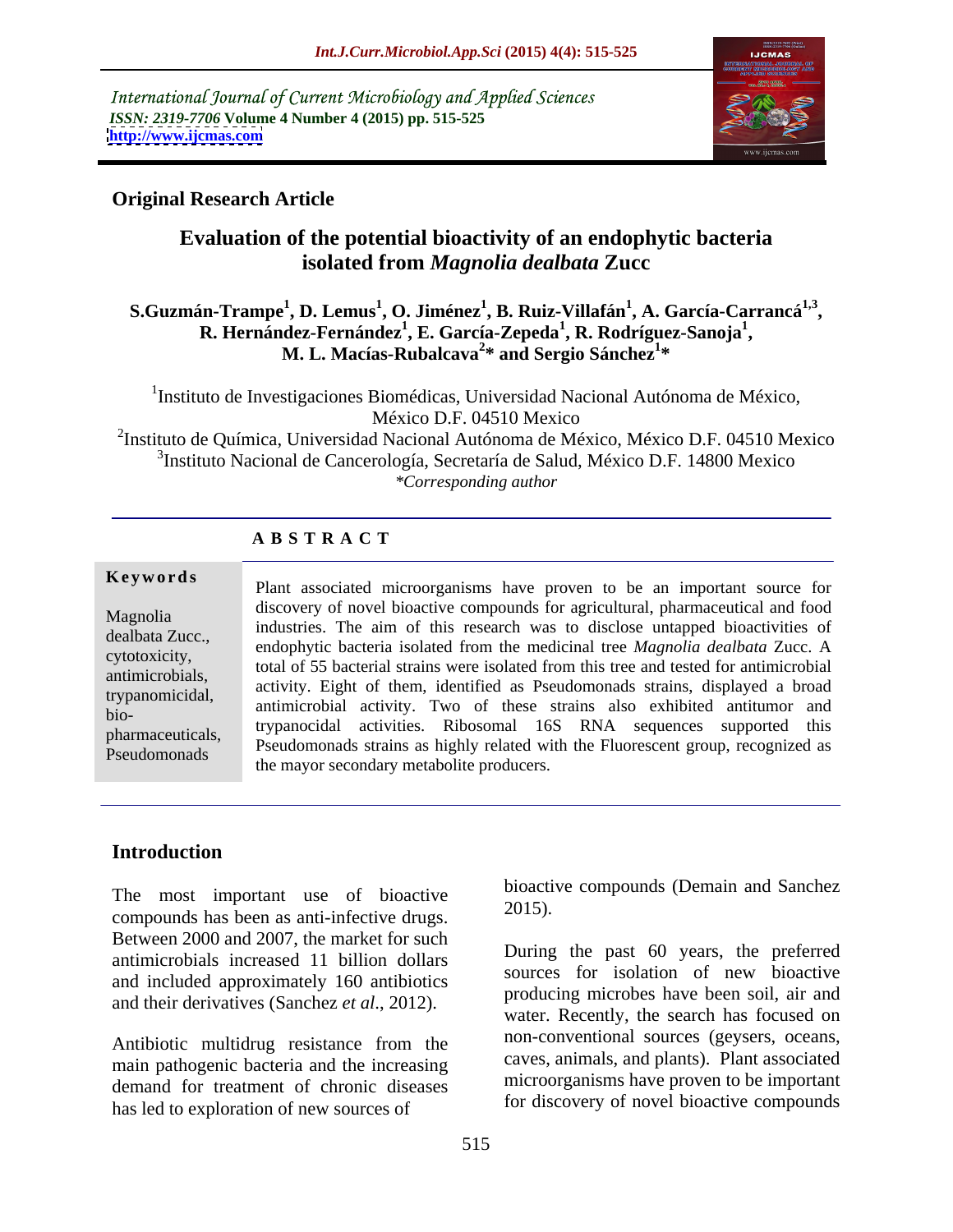(Strobel 2003). The ecological interaction Castro et al., 2011). Our research group is between microorganisms and vegetal hosts interested in the use of endemic medicinal drives to unique symbiotic chemical plants as a source of microbial endophytes communication in which microbial with potential to produce compounds of metabolites are in a delicate balance with pharmaceutical interest. For this purpose, we those produced by the plant-host. Around 315,000 plants inhabit the earth, and each which in addition to its ornamental use, has one of these could host at least one or more been used for many years in the popular endophytes. Very few of these plants have Mexican medicine for treatment of been partially or completely studied. The use of plants as a source of microorganisms, 2003). Therefore, the aim of this work was has regained interest after isolation of the to disclose untapped bioactivities of endophytic fungus *Taxomyces andreanae* endophytic bacteria isolated from the from the tree *Taxusbrevifolia*. Like its plant host, this microorganism is able to produce the antitumor agent Taxol (Craggand Newman 2007). The higher Taxol production levels reported today are 227  $mgL^{-1}$  from the fungus *Alternaria alternate* from the fungus *Alternaria alternate* var. *monosporus*, isolated from the bark of andnitrosoguanidine mutagenesis (Duan *et* 

*Magnolia* is a genus containing ~120 species energy present at the Herbarium of the Estación belonging to the Magnoliaceae family. Members of this family inhabit rain forest in catalogue number MEXU 6469. For North America and Asia, were large than 20 m tall, greatly appreciated by local laxative, and antibiotic activity against (Yung-Hsiang *et al*. 2011) and *Magnolia*  obovatol, phenolic compounds with Gram staining performed a primary antitumoral, antibacterial, antidiabetic, classification of bacteria. antihypertensive, anxiolytic and antiepileptic

have chosen *Magnolia dealbata* Zucc., Mexican medicine for treatment of circulatory and respiratory affections (Pijoan disclose untapped bioactivities medicinal tree *M. dealbata* Zucc.

### **Materials and Methods**

### **Isolation of microorganisms**

*Taxusyunanensis* after ultraviolet Mexican endemic tree *Magnolia dealbata al*., 2008). 21´05.9´´ N & 97° 03´30.8´´W, at 1591 m populations have been reported (Judd *et al.*, disinfected before being dissected from the 2010). They have ornamental trees of more tree (Zinniel *et al.*, 2002). Before analysis, communities because their beautiful flowers polyethylene bags with distilled water under and medicinal properties. They are sterile conditions. Samples were recognized by their analgesic, anthelmintic, subsequently washed with 50% and 70% pathogenic bacteria to trait different sterile distilled water. Fragments of these conditions like stomach sickness and samples were transferred to either Petri typhoid fever as well (Yung-Hsiang *et al*., 2011). Among them, *Magnolia ovobata* (Kotani *et al*., 2005) *Magnolia of icinalis* for 6-7 days. Phenotypically different *dealbata* (Alonso-Castro *et al*., 2011) are were observed and these were tested for reported to produce magnolol honokiol and antibiotic activity. Light microscopy and (Strong) 2003). The conformed interaction is the conformed the conformed transformed interaction and the conformed interaction is a state of the<br>conformed interaction interaction interaction interaction interaction<br>and the Microorganisms were isolated from the Zucc., in Coyopolan, Ver. Mexico (19° above sea level). A specimen of this tree is present at the Herbarium of the Estación Biológica los Tuxtlas, Ver., Mexico with the catalogue number MEXU 6469. For microbial isolation, cork and roots were disinfected before being dissected from the tree (Zinniel *et al*., 2002). Before analysis, all collected samples were transported in sterile conditions. Samples were ethanol (30 min each) and finally with dishes with Nutrient Agar (NA) (BD, Sparks, MD, USA) and incubated at  $29^{\circ}$ C colonies were isolated until axenic cultures Gram staining performed a primary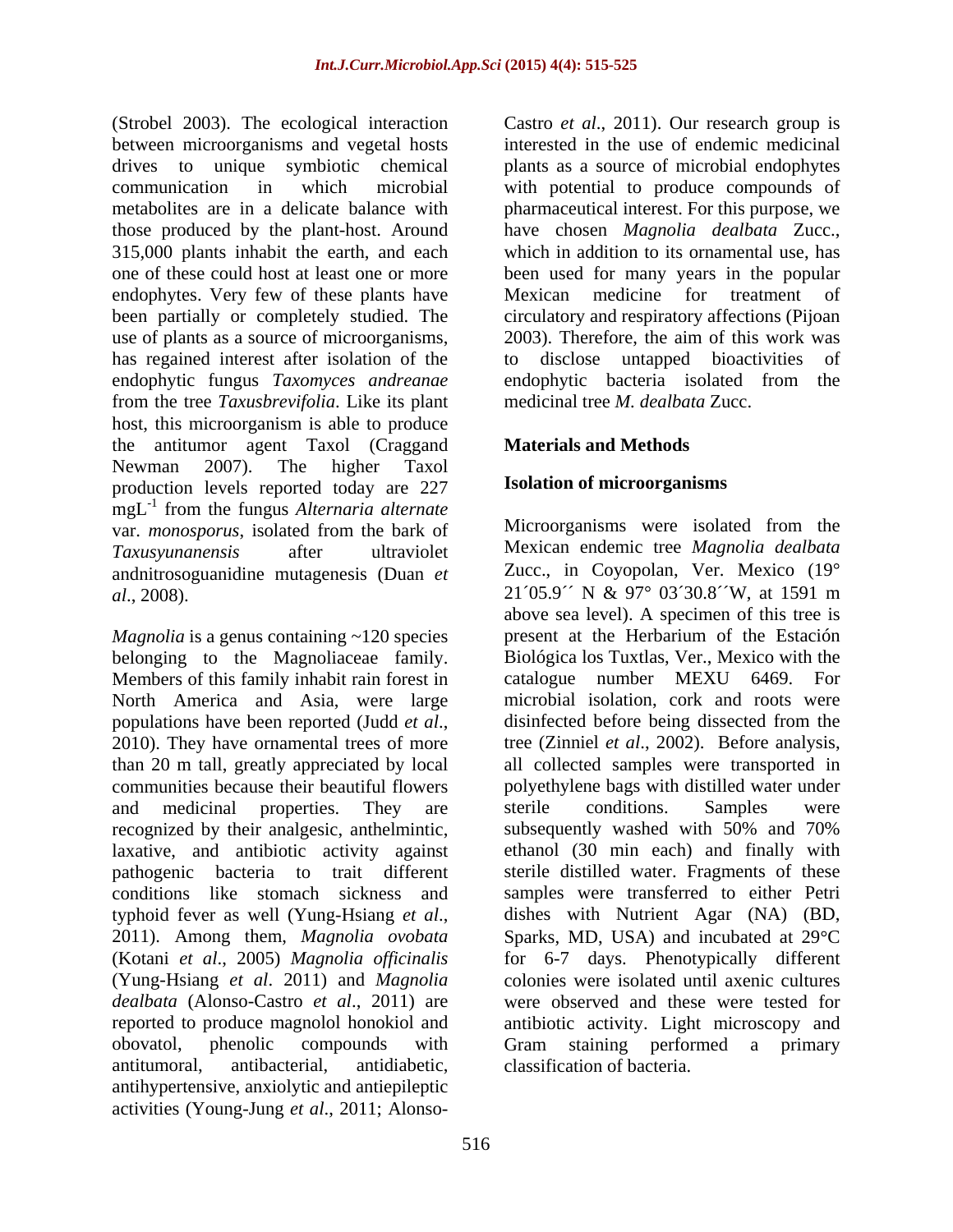cytotoxic- trypanocidal  $IC_{50}$  determinations with the following directions: Biomass was As positive controls, nalidixic acid. (MeOH) 1:1 (400 ml). The product was passed through a series of Whatman (number 1),  $0.45$  and  $0.22 \mu m$  Millipore Cytotoxic activity filters and the extract concentrated to 500 mL solvent per liter of filtrate. The Scientific<sup>TM</sup> Detoxi-Gel Endotoxin

Preliminary antibiotic tests were performed 9341 and *Escherichia coli* ATCC 11229, previously grown in NB for 24 h. Different volumes from the concentrated bacteria supplemented with 10% FBS as

of the organic extracts from strains 1AC and 28A was determined as a decrease in turbidity and assessed by  $OD_{600}$  in 96 well chromogenic formazan  $(2E, 4Z)$ - $(4,5$ -

**Extracts preparation** plates according to Wiegand *et al*., (2008). For bioactivity, different production media broth medium was inoculated with a were tested; NB+0.5% of glucose was McFarland suspension (0.5 value) of the selected as the production media in further reference strains. Different concentrations experiments. One liter of 24 h fermentation of the organic extracts were tested against broth in production media was prepared these strains (Gram-positive bacteria, *E. coli* from strains 1AC and 28A. Organic extracts and *S. cerevisiae*). The plates were were prepared for antibiotic MIC and incubated at 37ºC for *E. coli* and *M. luteus* mashed during 3 h in a mixture of erythromycin and cycloheximide, were dichloromethane (CH<sub>2</sub>Cl<sub>2</sub>): methanol utilized. Additionally, Nutrient Broth extract Each well containing  $100 \mu L$  of nutrient and at 29ºC for *S.cerevisiae* and *B. subtilis.* positive controls, nalidixic was used as negative control.

### **Cytotoxic activity**

dryness in a rotary evaporator. The Before evaluation of their cytotoxic activity, fermentation medium filtrate was extracted endotoxins were removed from organic three times with  $CH_2Cl_2$  and four times with extracts from strains 1AC and 28A through ethyl acetate (CH<sub>3</sub>-COO-CH<sub>2</sub>-CH<sub>3</sub>), using immobilization with Polymixin B (Thermo extracts were concentrated to dryness in a Removing Column). Concentrations of 1 to rotary evaporator. A control was prepared  $50 \, \mu \text{g} \text{m}^{-1}$  of the purified extracts were by extracting sterilized and incubated examined, in triplicate, in 96 well plates culture medium. containing 5000 cells per well of each cell **Antibiosis assay** breast cancer; ATCC HTB-22) and4T1 in NA plates at 29 C for the reference Modified Eagle´s/Ham´s Nutrient Mixture strains *Bacillus subtilis* ATCC 6633 and F12 (Sigma-Aldrich, St Louis MO) (1:1) *Saccharomyces cerevisiae* ATCC 9763 at supplemented with 10% fetal bovine serum 37ºC for strains *Micrococcus luteus* ATCC (FBS) and 1% penicillin-streptomycin. 4T1 fermentation filtrates were used to evaluate recommended by supplier.Both cell lines antibiotic production using the Kirby-Bauer were purchased from the American Type method [\(http://aminj.myweb.](http://aminj.myweb) uga.edu/ Culture Collection (Rockville, MD). Cell KIRBY-BAUER.html). viability was assayed using the colorimetric<br>method reported by Mosmann (1983), which<br>The minimal inhibitory concentration (MIC) is based on the reduction of tetrazolium dye Scientific<sup>TM</sup> Detoxi-Gel Endotoxin line. Tested cell lines were MCF-7 (human (murine breast epithelial cells; ATCC CRL- 2539). MCF-7 was cultured in Dulbecco´s cell line was cultured in RPM1 medium (Sigma Aldrich, St Louis MO) supplemented with 10% FBS as viability was assayed using the colorimetric method reported by Mosmann (1983), which is based on the reduction of tetrazolium dye  $(3-(4,5-dimethylthiazol-2-yl)-2,5$ diphenyltetrazolium bromide) to chromogenic formazan (2*E*,4*Z*)-(4,5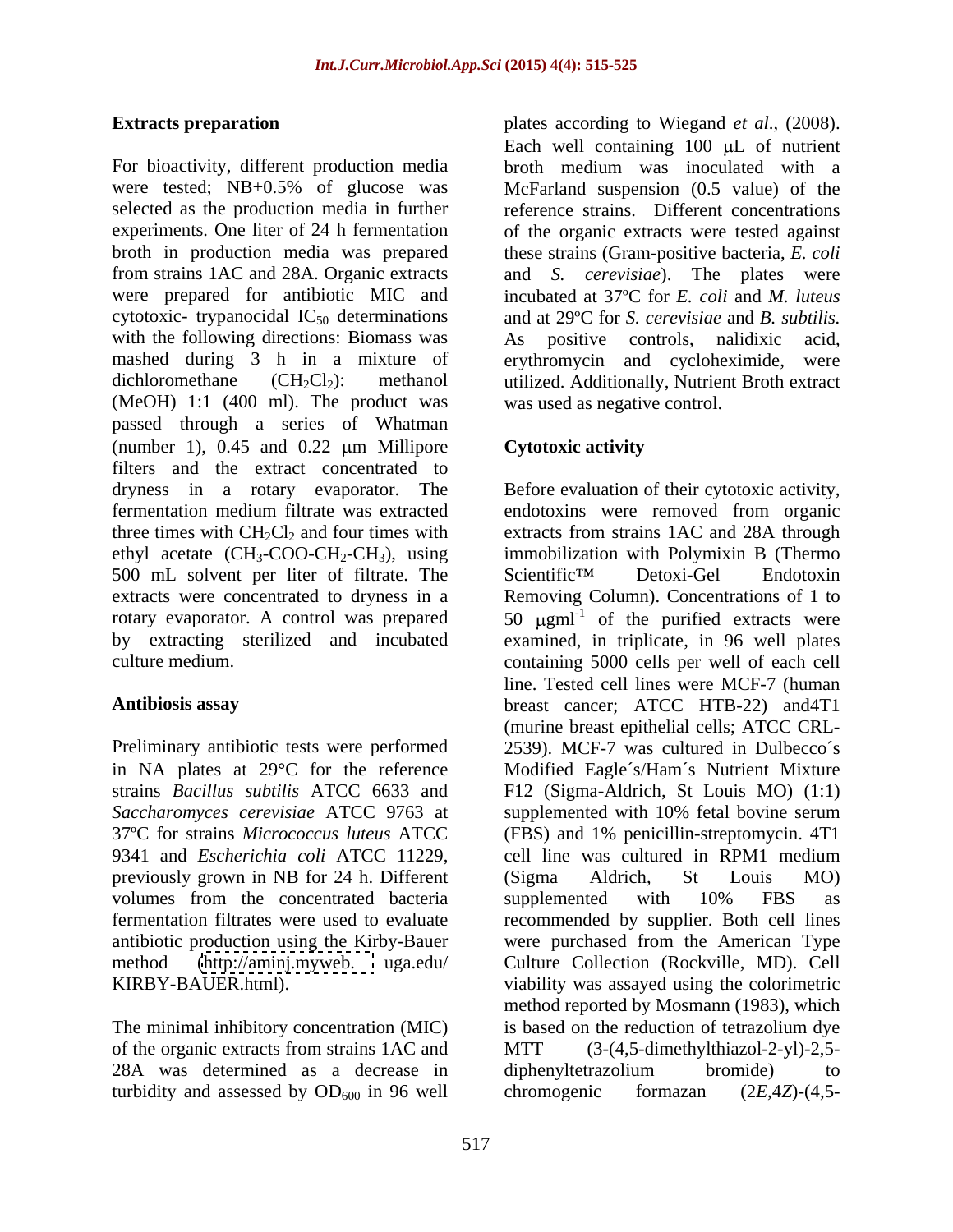dimethylthiazol-2-yl)-3,5-diphenyl-

Organic extracts from strains 1AC and 28A were tested against *Trypanosomacruzi* CL- Brener (Zingales et al., 1997) and their  $IC_{50}$ values determined. For this purpose, *T. cruzi* was grown in Liver Infusion Tryptose (LIT) supplemented with  $25 \text{ mg } L^{-1}$  haemin and 10% fetal bovine serum (Sigma-Aldrich, St Louis, MO) (Camargo 1964). *T. cruzi* CL- Brenner was donated by Dr. B. Zingales

The extract concentrations tested ranged database. from 100 to 400  $\mu$ g ml<sup>-1</sup>. For this purpose, 96 well plates containing 100 µl NB,  $3x10<sup>6</sup>$ epimastigotes and the corresponding extract, were incubated for 24 and 48 h at 28ºC. After incubation, morphological changes and epimastigotes were counted in a microscope using a Neubauer chamber. Morphological changes of epimastigote cells were observed through HEMA staining of **Siderophores production** paraformaldehyde fixed cells. Benznidazole, Nifurtimox and G418 were employedas

# **Molecular and phenotypic identification**

For this purpose, eight bacterial strains showing antibiotic activity were grown and their gDNA extracted according to the Miniprep protocol reported by Wilson with a volume of HEPES buffer 120 mM (1994). For 16S rDNA amplification, the plus 100 mM NaCl, and nine volumes of primers tested were: fwd5<sup>-</sup> acetate buffer 20 mM plus 100 mM NaCl. CCGAATTCGTCGACAACAGAGTTTGA The decrease in fluorecence was monitored  $TCATGGCTCAG$  and rev  $3'$ -  $b_{\text{V}}$  IIV light and spectrophotometry at  $400$ CCCGGGATCCAAGCTTACGGCTACCT

formazan) by a mitochondrial reductase. As PCR amplification conditions were: initial positive controls, cisplatin (CDDP) and activation of the Taq-DNA-Polymerase for 5 doxorubicin were utilized. Additionally, min at  $94^{\circ}$ C, followed by 30 cycles of 30 s DMEM, DMSO and concentrated NB media denaturation at 94 °C, annealing for 1 min at were used as negative controls.  $56.5^{\circ}$ C and extension for 2 min at 72 $^{\circ}$ C, **Trypanocidal activity** TGTTACGACTT (Weisburg *et al*. 1991). with a final extension step at  $72^{\circ}$ C for 4 min.

hemin end<br>hemin end haemin and instructions. The resulting constructions from Sao Paulo University, Brazil.<br>
resulting nucleotide sequences were Amplicons of the expected sizes were purified from unincorporated nucleotides using the QIAEXII kit (Qiagen). Purified amplicons were ligated into the pGEM-T Easy vector (Promega) according to supplier were transformed by electroporation into *E.*   $coli$  DH5 $\alpha$  (1250 MeV, 5 ms). Plasmids were purified and sequenced, and the resulting nucleotide sequences were compared against the NCBI Genebank database.

epimastigotes and the corresponding antibiotic susceptibility were performed with Bacterial phenotypic identification and VITEK® -2 GN ID card- 21341 and antibiotic susceptibility tests with VITEK -2 Gram-negative susceptibility card AST GN-25 (BioMérieux).

### **Siderophores production**

positive controls.<br>
Erlenmeyer flasks (250-mL) with 50 mL **of bacteria**<br>
with IIV light When necessary For this purposes, strains were grown in King s (KB) medium (King *et al.* 1954) after 24 h at 29ºC fluorescence was observed with UV light. When necessary, siderophores were eliminated by passing the concentrated media through a sepharose column charged with  $CuSO<sub>4</sub>$  (Xiao and Kisaalita 1995). Siderophores were eluted with a volume of HEPES buffer 120 mM plus 100 mM NaCl, and nine volumes of acetate buffer 20 mM plus 100 mM NaCl. The decrease in fluorescence was monitored by UV light and spectrophotometry at 400 nm. Eluates were tested for bioactivity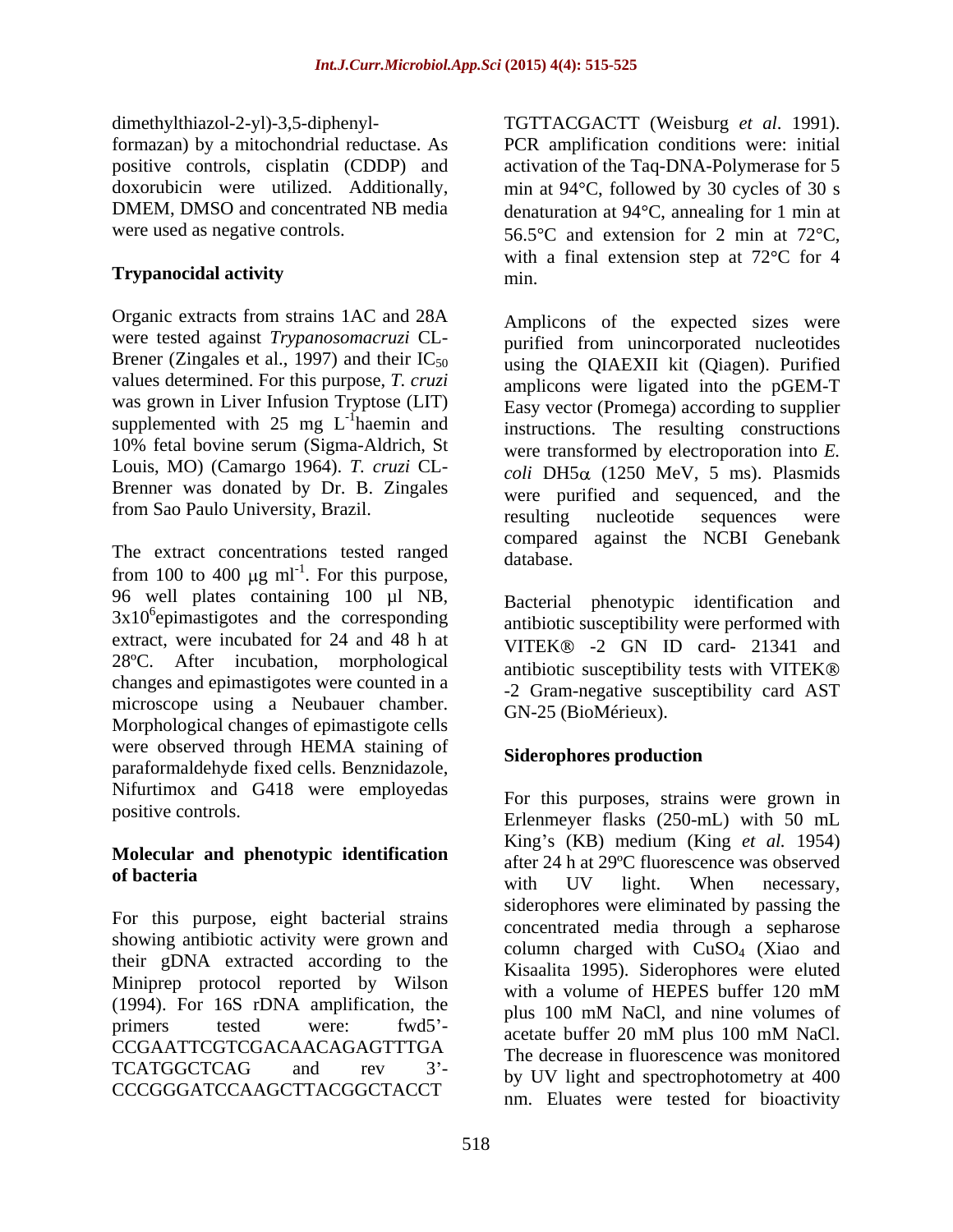BAUER.html). Were stronger than those obtained from

A total of 55 endophytic bacteria were isolated from the tropical tree *Magnolia dealbata* Zucc, 17 were Gram-positive and 38 Gram-negative, including cocci and rDNA, rpoD and gyrB analysis of 1AC and bacilli. Screening tests of the bacteria 28A bacteria showed more than 94% bacilli. Screening tests of the bacteria patterns against bacteria, yeast or both. Among them, four Gram-negative bacteria (1AC, 1AD, 1AE, 16A) isolated from cork 24A, 28A) were able to inhibit at least three assay microorganisms. The most sensitive that both strain<br>bioassay microorganism was  $M$  luteus Pseudomonads

Due to their spectrum of microbial inhibition, as well as differences in colony supernatant (SOE) and organic extracts from Pseudomonas protegens Pf5 and biomass prepared from 24 h fermentations  $(in NB + glucose)$ , of two bacteria (1AC and 28A strain fermentation filtrates, were microorganisms MIC value. However, SOE dissimilar activities against *M. luteus* and *B subtilis*, requiring 12.5µg/mL in the first case and half this concentration for the Additionally, cytotoxic activities of SOE second. These MIC values were almost 10 obtained from *Pseudomonas* sp. 1AC and times weaker than those observed for

In addition, the required concentrations of SOE filtrates to reach the MIC dosage against *S. cerevisiae* and *E. coli* were more the positive controls nalidixic acid and

against *M. luteus* using the Kirby Bauer cycloheximide, respectively. Furthermore, assay [\(http://aminj.myweb.uga.edu/KIRBY-](http://aminj.myweb.uga.edu/KIRBY-) activities of SOE from fermentation filtrates **Result and Discussion** erythromycin, the SOE filtrates from the were stronger than those obtained from biomass. Furthermore, when compared to 28A strain displayed an 8-fold weaker activity against *E. coli*.

isolates revealed 14 different inhibition similarity to the *Pseudomonas* genus. These and four obtained from root (14A, 21A, bioassay microorganism was *M. luteus*, Pseudomonads group. Distance and whereas *E. coli* was inhibited to a lesser Maximum Likelihood methods were tested extent. with 16S rDNA in order to obtain the best morphology, organic extracts from 28A) were selected for MIC evaluation. As the Pseudomonads genus (Gross and Loper seen in Table 1, 6.25µg/mL SOE from the 2009). According to the ribosomal coding required to reach the Gram-positive 28A remained as an unidentified member of from 1AC strain filtrates exhibited think on 28A strain as a strong novel Molecular characterization through 16S rDNA, rpoD and gyrB analysis of 1AC and 28A bacteria showed more than 94% findings were corroborated by carbon source utilization assays and antibiotic sensitivity tests using the VITEK® 2 (Biomérieux) system for microbial identification (Table 2). The VITEK® 2 assay strongly suggested that both strains belong to the fluorescent Pseudomonads group. Distance and Maximum Likelihood methods were tested suitable and supported phylogenetic tree (Fig. 1). Both tests corroborate our last results and additionally disclose that1AC and 28A strains are strongly related with *Pseudomonas protegens* Pf5 and *Pseudomonas fluorescens* CHA0, two of the mayor secondary metabolite producers in 2009). According to the ribosomal coding sequence analysis, *Pseudomonas* sp. strain the fluorescentgroup. This finding, lead us to candidate for future bioactivity endeavors.

erythromycin cell lines MCF-7, from human, and 4T1from than 100-fold higher than those required for than 0.1  $\mu$ g ml<sup>-1</sup>, to reach the IC<sub>50</sub> against 28A were established against breast cancer mice, which very closely mimics stage IV human breast cancer. As shown in Table 3, the stronger inhibition was observed with SOE than those from biomass, requiring less both cell lines. Furthermore, this effect was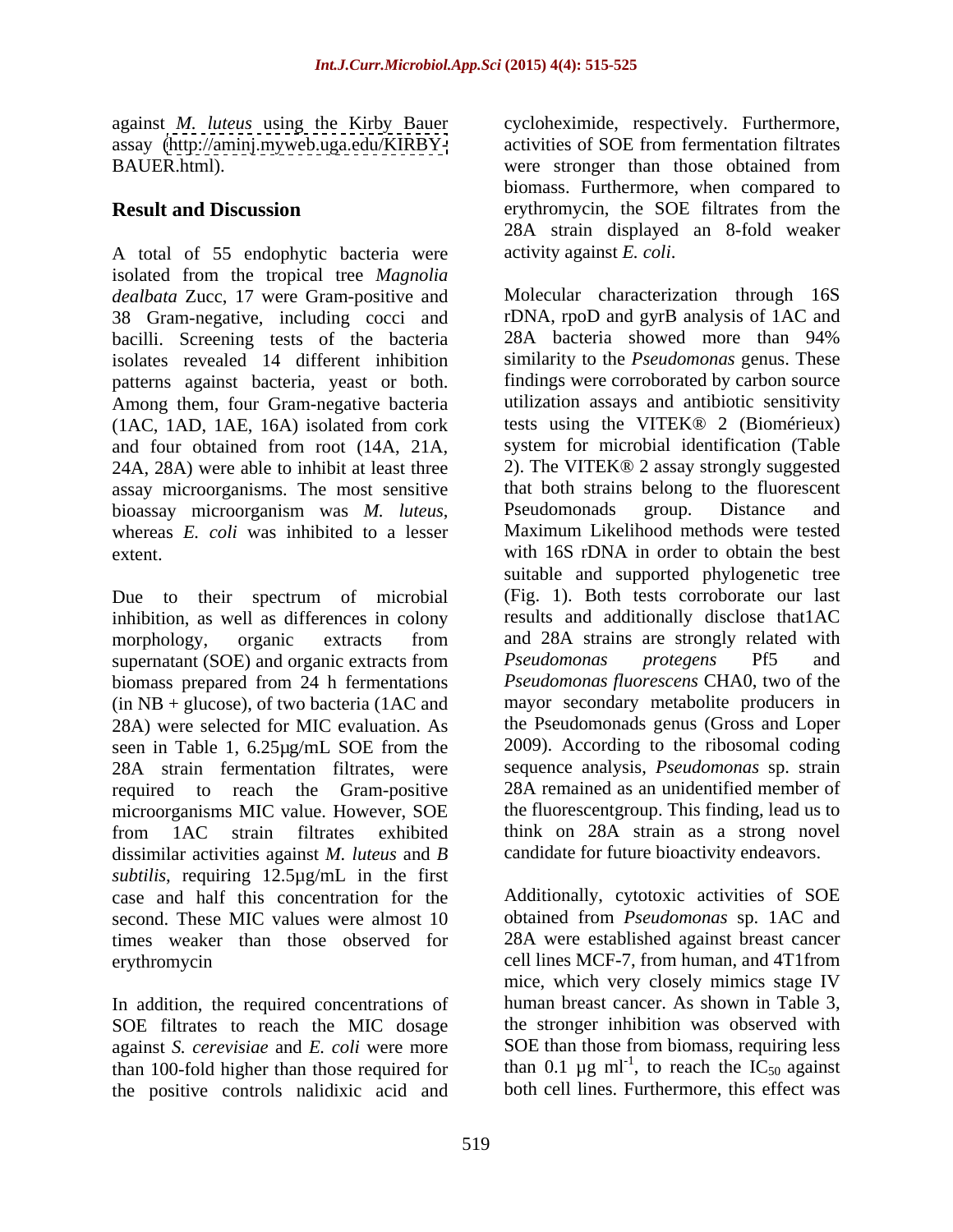even better than the anticancer drug controls effect against the parasite than those from

Activity against cell lines was seen before and 10-fold better than G418. extract itself. Cell treatment with a range wrinkled cell membrane. Similar from 1 to 50  $\mu$ g mL<sup>-1</sup> of the SOE filtrates,

Highest cytotoxic effect was observed (Abdullah et al., 2014), no other inhibition was achieved against MCF7 cells. These values are comparable with those

of similar morphological changes observed on cell lines treated with both, filtrate inhibitory activity of cancer cell growth of were eliminated. After siderophores

Although biomass and SOE from strains 1AC and 28A exhibited growth inhibition against *T. Cruzi* (Table 4), the biological activity obtained from SOE was superior to  $M$ . *dealbata* Zuc., as a source of that from biomass. As observed before, SOE from *Pseudomonas* sp. 28A displayed higher

doxorubicin and CDDP, which served as *Pseudomonas* sp. 1AC. Remarkably, the positive controls.  $28A SOE IC_{50}$  value was in the same range and after passing the filtrates through an Morphological changes and decreased endotoxin-removing column. These motility were observed as fast as 24h after fractions were cleaned up to ensure that adding the supernatant treatments, i.e., cells cytotoxic effect on cell lines was not due to loosed the flagellum and turned from an endotoxin activity, but owed to the elongated to spherical shapes with a <sup>-1</sup> of the SOE filtrates, morphological changes were observed with showed that even at a concentration of 1  $\mu$ g the positive controls Benznidazole and mL<sup>-1</sup>, the cell viability value could not reach Nifurtimox. In addition, no morphological the 100% seen on the negative control, changes were observed with G418 and meaning that even the lowest concentration biomass extracts (data not shown). Except tested possess a strong cytotoxic effect. from viscosin, a surfactant produced by against 4T1 cells using SOE of the strain trypanocidal agents have been obtained from 28A, requiring less than  $1 \mu g$  mL<sup>-1</sup> to Pseudomonads species. This result supports achieve about 80% inhibition; on the other the SOE obtained from *Pseudomonas* sp. hand, at the same concentration, 60% 28A, as a strong candidate to untapped new of that shown by commercial Benznidazole and 10-fold better than G418. wrinkled cell membrane. Similar *Pseudomonas fluorescens* SBW25 (Abdullah et al., 2014), no other 28A, as a strong candidate to untapped new candidates to fight this important parasite.

exerted by doxorubicin, about 80% and One characteristic of the *Pseudomonas* 50%, respectively. genus is its ability to produce siderophores In view that inhibition of the filtrate extracts depletion, siderophores (iron chelating was similar to that of the antitumor agent molecules) can be monitored in the doxorubicin, suggested that could be acting concentrated media by their blue-green against cell lines with high proliferative fluorescence under UV light.As iron capacity. This can be supported on the basis chelating agents, these compounds are able extracts or doxorubicin (not shown). that siderophores were responsible for the Nevertheless, the mechanism for the inhibitory effects previously observed, they the extract needs to be investigated in detail. elimination, all biological activity from One characteristic of the *Pseudomonas* (Meyer and Abdallah 1978). Under iron to produce  $\overline{Fe}^{2+}$  stress and cause cytotoxic or bactericidal effects. Thus, in order to discard were eliminated. After siderophores fermentation filtrates extracts remained intact (not shown).

> In this work, the value of the medicinal tree *M. dealbata* Zuc., as a source of microorganisms producing different pharmacological activities has been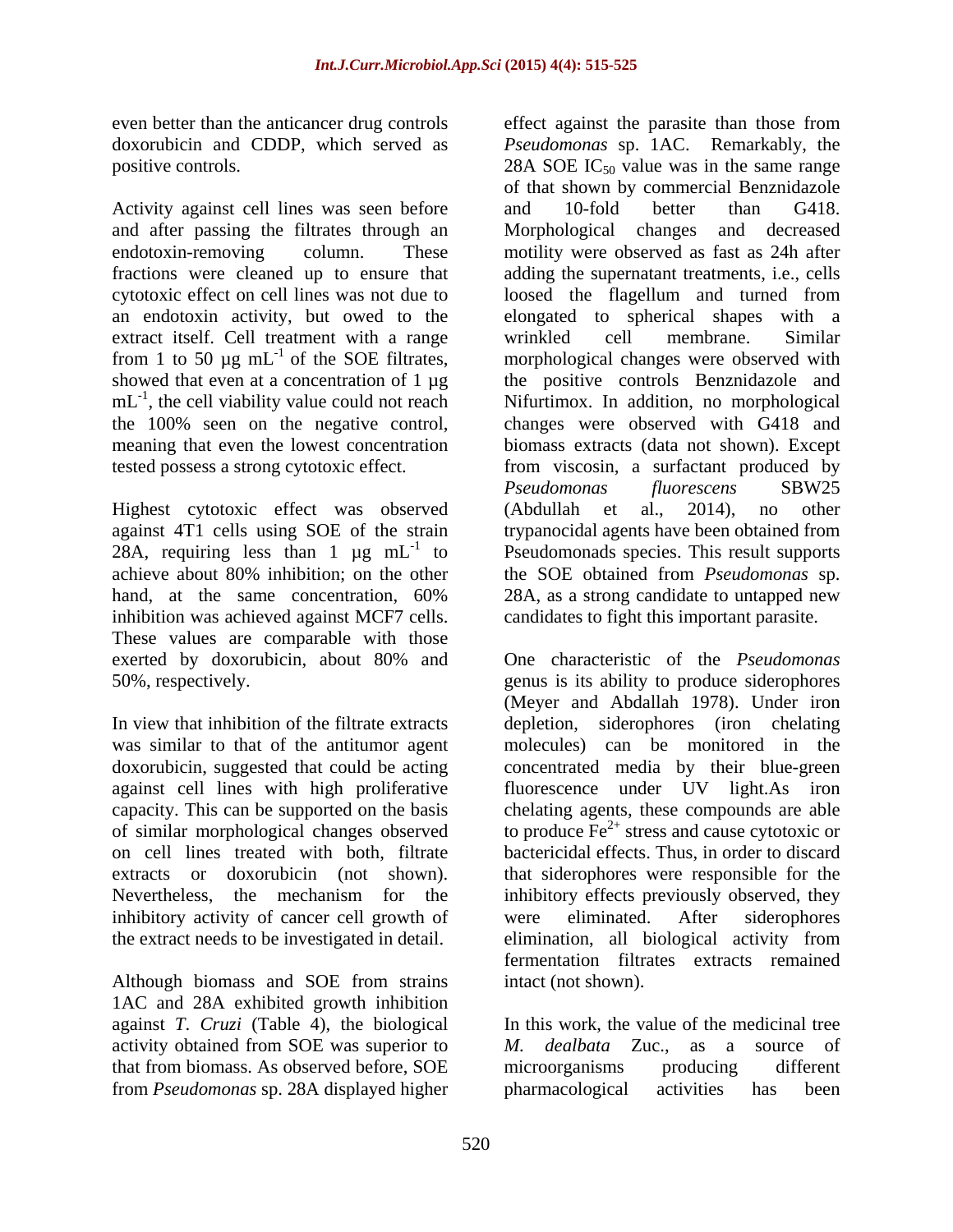demonstrated. Some of these isolates, cytotoxic and trypanocidal activity as well. identified as *Pseudomonas* sp*.*, showed *Pseudomonas* sp. 28A evince as a better strong potential as a source of antiinfective, candidate for further studies since organic anticancer and trypanocidal drugs. The extracts obtained from supernatant presents chemical characteristics of the produced strong cytotoxic and trypanocidal activity, compounds remain to be elucidated. similar or even better than the observed for

The medicinal tree, *Magnolia dealbata* trypanocidal compound characterization are Zucc., harbors a wide diversity of currently being carried out. This work microorganisms. Around 10% of the supports endophytic bacteria as chemical bacterial strains isolated displayed at least antimicrobial activity. *Pseudomonas* was the isolation of bioactive compounds looking must common isolate among these bioactive forward for most potent and less toxic bacterial strains. Remarkably two molecules with potential pharmacological Pseudomonads strains(1AC and applications. 28A)exhibits not only antimicrobial but

the positive controls. Studies regarding to factories and excellent candidates for applications.

**Table.1** Supernatant and biomass MIC values from strains 28A and 1AC toward test microorganisms

| Organic<br>extracts          | $MIC$ values ( $\mu g/mL$ ) |               |                          |                          |
|------------------------------|-----------------------------|---------------|--------------------------|--------------------------|
| obtained from:               | E. coli                     | S. cerevisiae | M. luteus                | B. subtilis              |
| 28A Supernatant <sup>a</sup> | 400.00                      | 100.00        | 6.25                     | 6.25                     |
| 28A Biomass <sup>a</sup>     | >3200.00                    | >3200.00      | 12.50                    | 6.25                     |
| 1AC Supernatant              | >3200.00                    | >3200.00      | 25.00                    | 12.50                    |
| 1AC Biomass                  | >3200.00                    | >3200.00      | 25.00                    | 12.50                    |
| <b>Controls</b>              |                             |               |                          |                          |
| Nutrient Broth <sup>b</sup>  | >3200.00                    | >3200.00      | 3200.00                  | 3200.00                  |
| Nalidixicacid <sup>c</sup>   | 3.12                        | $-$ "         | 200.00                   | 3.12                     |
| Erythromycin <sup>c</sup>    | 50.00                       | >200.00       | 0.78                     | 0.78                     |
| Cycloheximide <sup>c</sup>   | $\hspace{0.05cm}$           | 0.78          | $\overline{\phantom{a}}$ | $\overline{\phantom{a}}$ |

aObtained from 24 h NB fermentations.

bNegative control: Nutrient Broth.

cPositive controls: Nalidixic acid, erythromycin and cycloheximide.

d(-):It means not determined.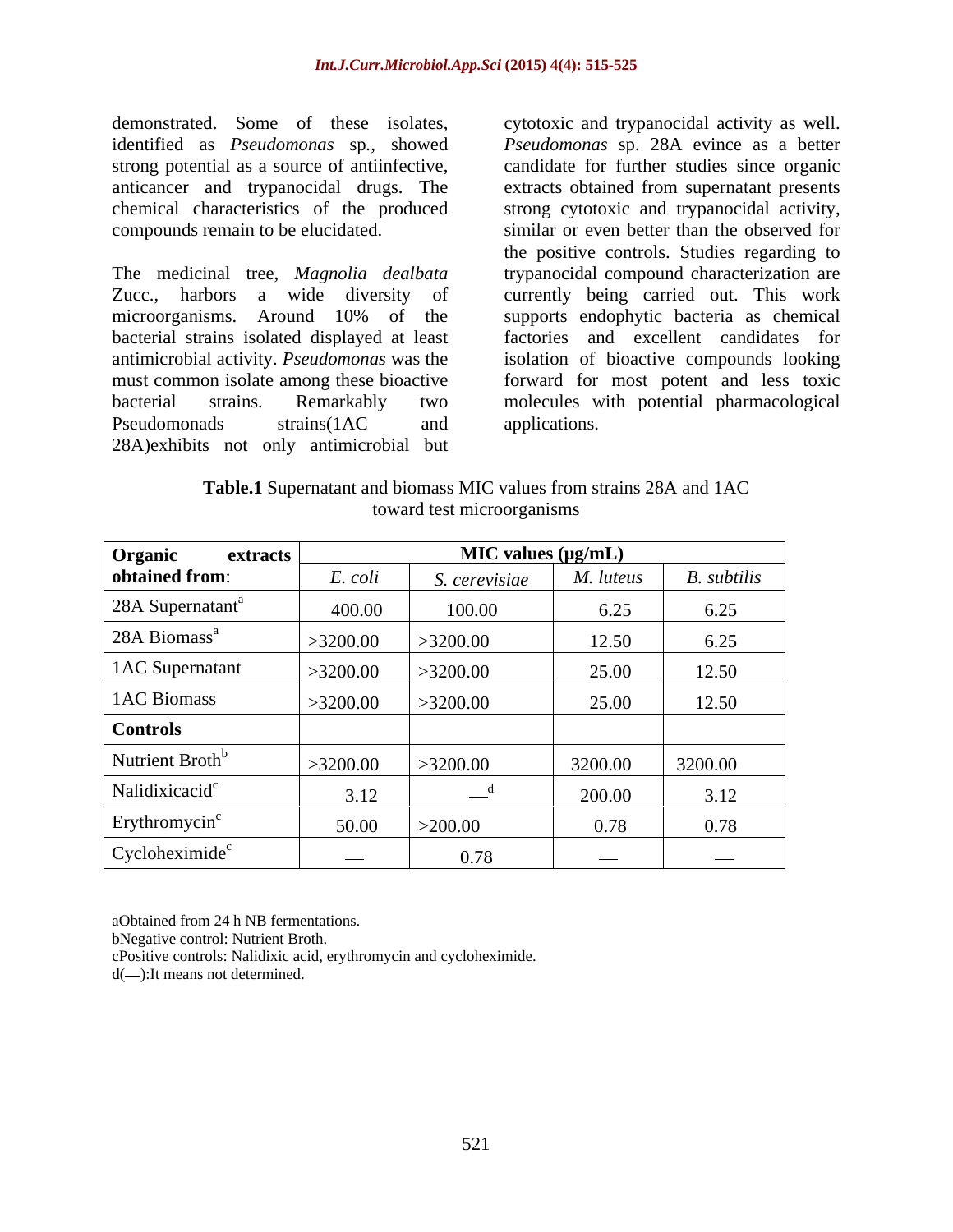### *Int.J.Curr.Microbiol.App.Sci* **(2015) 4(4): 515-525**

|     | $NCBI*$                 |          |                         | VITEK® 2                |      |
|-----|-------------------------|----------|-------------------------|-------------------------|------|
|     | Strain Genus/species    | Identity | <b>Covering Maximum</b> | Genus/species I dentity |      |
|     |                         | (%)      | $(\%)$ score            |                         | (%)  |
|     | $1AD$ <i>Ps. putida</i> | 95       | 98 21 83                | Ps. fluorescens         | 93.3 |
|     | Pseudomonas sp.         | 96       | 89 2024                 |                         |      |
|     | 1AE Gamma               |          |                         |                         |      |
|     | proteobacterium         | 97       | 79 1094                 | Ps. fluorescens         | 33.6 |
|     | Ps. fluorescens         | 97       | 78 1092                 | Ps. aeruginosa          | 33.2 |
|     | 14A Ps. putida          | 95       | 98 21 83                | Ps. fluorescens         | 98.3 |
|     | Pseudomonas sp.         | 96       | 89 2024                 |                         |      |
|     | 16A Uncultured          |          |                         |                         |      |
|     | Pseudomonas             | 99       | 93 1567                 | Aeromonas               |      |
|     | Endophyte               |          |                         | salmonicida             | 95.0 |
|     | Bacterium SS14          | 99       | 93 1567                 |                         |      |
|     | 21A Pseudomonas sp.     | 98       | 96 1230                 | Ps. fluorescens         | 99.0 |
|     | 24A Endophyte           |          |                         |                         |      |
|     | Bacterium SS14          | 99       | 99 1768                 | Ps. fluorescens         | 99.0 |
|     | Ps. tolaasii            | 99       | 99 1765                 |                         |      |
| 28A | Pseudomonas sp.         | 98       | 94 1687                 | Ps. fluorescens         | 93.3 |
|     | Ps. fluorescens         | 98       | 98 1681                 |                         |      |
|     |                         |          |                         |                         |      |

### **Table.2** Molecular and biochemical identification of selected bacteria

\*Results of nucleotide blast using the NCBI Genebank

**Table.3** IC<sub>50</sub> values of supernatant and biomass organic extracts from strains 28A and 1AC for cytotoxic activities

| <b>Organic extract</b><br>prepared from: | $ $ Cell<br>  line | 28A strain $IC_{50}$   1AC strain<br>$(\mu g/mL)$ | $IC_{50}(\mu g/mL)$ | <b>Controls</b> | ${IC}_{50}^{\circ}$<br>$\mu$ g/mL) |
|------------------------------------------|--------------------|---------------------------------------------------|---------------------|-----------------|------------------------------------|
| Supernatant                              | <b>MCF</b>         | $0.057 \pm 00.05$                                 | 34.30±4.76          | $\mathsf{CDDP}$ | $4.90 \pm 0.61$                    |
| Biomass                                  |                    | $59.123 \pm 7.87$                                 | $16.10 \pm 8.75$    | Doxorubicin     | $0.11 \pm 0.03$                    |
| Supernatant                              | 4T                 | $0.014 \pm 00.00$                                 | $18.64 \pm 2.31$    | $\Box$ CDDP     | $12.85 \pm 0.01$                   |
| Biomass                                  |                    | $29.85 \pm 04.14$                                 | $11.487 \pm 3.38$   | Doxorubicin     | $0.53 \pm 0.05$                    |

 $a_p$  values <0.05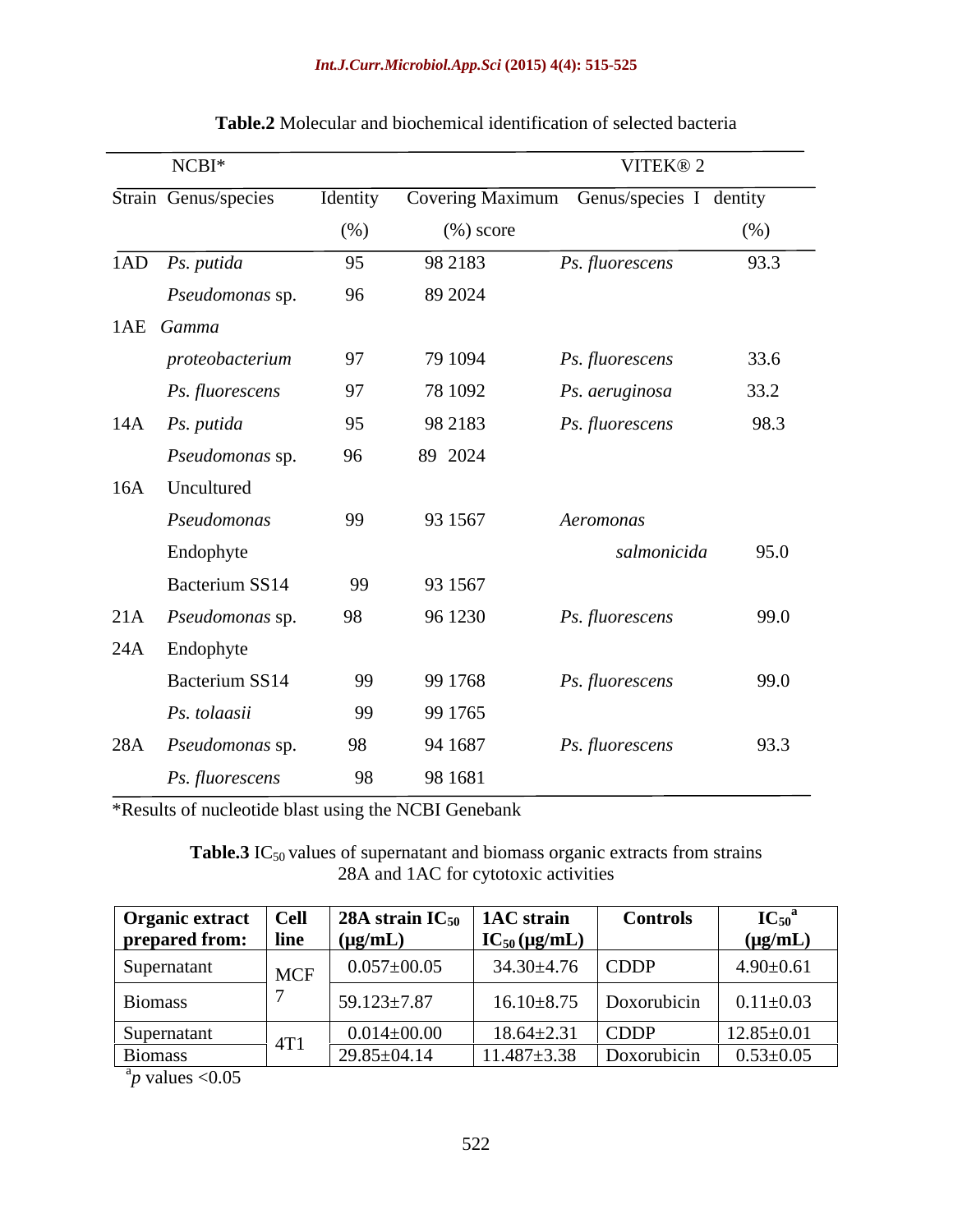| Organic extract prepared | <b>Trypanocidal activity</b>                    |
|--------------------------|-------------------------------------------------|
| from:                    | $\overline{\text{ (IC}_{50})^{\text{a}}}$ µg/mL |
| 28A supernatant          | $14.17 \pm 8.27$                                |
| 28A Biomass              | $36.25 \pm 5.49$                                |
| 1AC supernatant          | $97.00 \pm 13.00$                               |
| 1AC biomass              | $280.00 \pm 32.00$                              |
| <b>Controls</b>          |                                                 |
| Benznidazole             | $1.16 \pm 0.10$                                 |
| Nifurtimox               | $0.11 \pm 0.01$                                 |
| G418                     | $142.00 \pm 92$                                 |

**Table.4** IC<sub>50</sub> values of supernatant and biomass organic extracts from strains 28A and 1AC with trypanocidal activity

 $a_p$  values  $\leq 0.05$ 

 $b$ SD: Standard deviations

**Fig.1** Phylogenetic tree based on 16S sequences. The tree was rooted with *E. coli* 2592 and constructed by using the maximum likelihood algorithm and a bootstrap value of 1000. The number at each branch point represents percentage bootstrap support

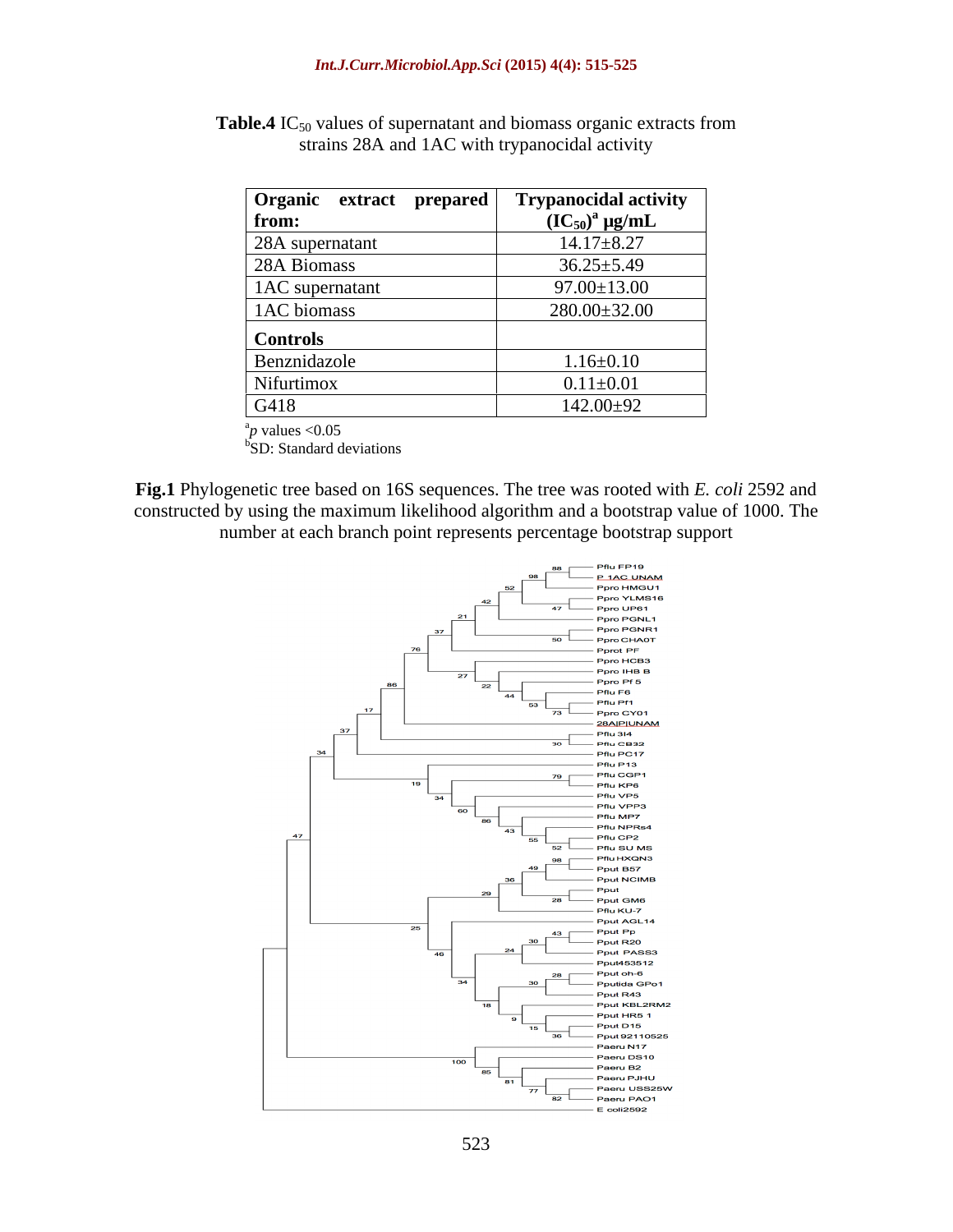S. Guzman is recipient of a postgraduate fellowships from CONACYT, Mexico. S. Guzman is a doctoral student of the Posgrado en Ciencias Biológicas, UNAM. Duan, L-L., Chen, H-R., Chen, J-P., Li, W- México. The authors are indebted to Marco Antonio Ortiz and Juliana Herrera for technical assistance in this work. This work was performed with the expected ethical background. 650-652.

- Abdullah, S., Alsohim, Taylor, T., Barrett, aids spreading motility and plant
- Alonso-Castro, A., Zapata-Bustos, R., Domínguez, F., García-Carrancá, A., Salazar-Olivo L. 2011. *Magnolia*
- differentiation in *Trypanosomacruzi*. <br>I. Origin of metacyclic trypanosomes Meyer, J., Abdallah, M. 1978. The
- Cragg, G., Newman, D. 2007. Anticancer Raton.FLA. USA.pp. 323-371.
- Demain, A.,Sanchez, S. 2015.The need for

**Acknowledgements**  new antibiotics. In: Sanchez, S., Demain, A.L. (Eds.), Antibiotics: Current Innovations and Future Trends, Caister Academic Press, London. pp. 65-82.

- P., Hong, L. 2008. Screening the high-yield paclitaxel producing strain *Alternaria alternate* var.*monosporus*. *Chi. J.Antibiot.*33: 650-652.
- **References** secondary metabolite production by Gross, H., Loper, J. 2009. Genomics of *Pseudomonas* spp. *Nat. Prod. Rep.* 26:1408-1446.
	- G., Gallie, J., Zhang, X., Altamirano- Judd, W., Campbell, C., Kellogg, E., Junqueira, A., Johnson, L., Rainey, Stevens, P., Donoghue, M. 2007. P., Jackson, R. 2014. The Plant systematics. A phylogenetic biosurfactant viscosin produced by  $\overrightarrow{approach}$ .  $(3^{rd}$  edn). Sinauer *Pseudomonas fluorescens* SBW25 approach.  $(3^{rd}$  edn). Sinauer  $r d$  adm  $\lim_{n \to \infty}$ edn). Sinauer Associates, Inc. Publishers. Sunderland, MA. USA. 576 Pp.
	- growth promotion. *Environ.*  King, E.O., Ward, M.K., Raney, D.E. 1954. *Microbiol* 16: 2267-2281. Two simple media for the demonstration of pyocyanin and fluorescin. *J. Lab. Clin. Med.*44:301- 307.
- *dealbata*Zucc and its active Kotani, A., Kojima, S., Hakamata, H., Jin, principles honokiol and magnolol D., Kusu, F. 2005. Determination of stimulate glucose uptake in murine honokiol and magnolol by micro and human adipocytes using the HPLC with electrochemical insulin-signaling pathway. detection and its application to the *Phytomed.* 18: 926-933. distribution analysis in branches and Camargo, E.P. 1964. Growth and leaves of *Magnolia obovata*. *Chem.*  HPLC with electrochemical *Pharm. Bull.* 53: 319-322.
	- in liquid media. *Rev. Inst. Med.* fluorescent pigment of *Pseudomonas Trop. Sao Paulo* 6:93-100. drug discovery and development properties. *J. Gen.Microbiol.* 107: from natural products. In:Colegate, 319-328. Meyer, J., Abdallah, M. 1978. The *fluorescens*: biosynthesis, purification and physicochemical 319-328.
	- S.M., Molyneux, R.J. (Eds). Mosmann, T. 1983. Rapid colorimetric Bioactive Natural Products. assay for cellular growth and Detection, Isolation, and Structural survival: application to proliferation Determination. CRC Press, Boca and cytotoxicity assays. *J. Immunol. Meth.* 65: 55-63.